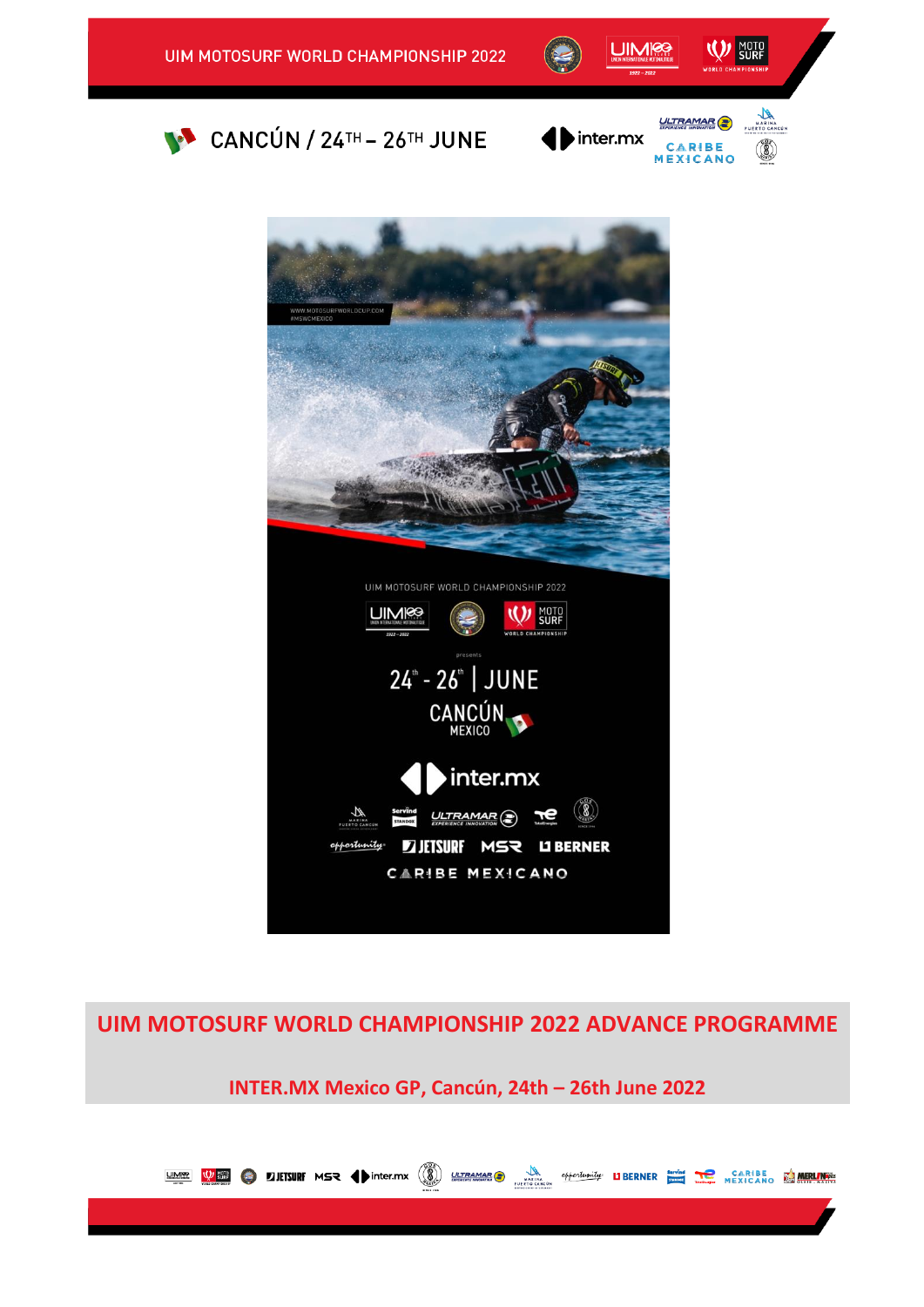# 1. Series and classes

#### **UIM MotoSurf World Championship**

INTER.MX Mexico GP

#### **CLASSES**

Open Stock Women Stock R Juniors Electric Challenge

## 2. Dates and Location

| <b>Dates</b>    | 24th-26 <sup>th</sup> June 2022                                |
|-----------------|----------------------------------------------------------------|
| <b>Venue</b>    | Marina Puerto Cancún, Mexico                                   |
| <b>Schedule</b> | https://motosurfworldcup.com/event/puerto-cancun-gp-of-mexico/ |

# 3. Rules

- The races are held under the current UIM rules and homologations.
- [https://motosurfworldcup.com/wp-content/uploads/2022/04/MOTOSURF-WORLD-CHAMPIONSHIP-](https://motosurfworldcup.com/wp-content/uploads/2022/04/MOTOSURF-WORLD-CHAMPIONSHIP-RULEBOOK-2022_reviewed.pdf)**[RULEBOOK-2022\\_reviewed.pdf](https://motosurfworldcup.com/wp-content/uploads/2022/04/MOTOSURF-WORLD-CHAMPIONSHIP-RULEBOOK-2022_reviewed.pdf)**

# 4. Organizer

| <b>International Authority:</b> | UIM (Union Internationale Motonautique) https://www.uim.sport                                       |
|---------------------------------|-----------------------------------------------------------------------------------------------------|
| Local Authority:                | Federación Mexicana de Motonáuticas,<br>http://www.federacionmexicanademotonauticas.org.mx/contacto |
| Main Promoter:                  | MSWC, s.r.o., Martin Jančálek, +420 723 850<br>373, https://motosurfworldcup.com                    |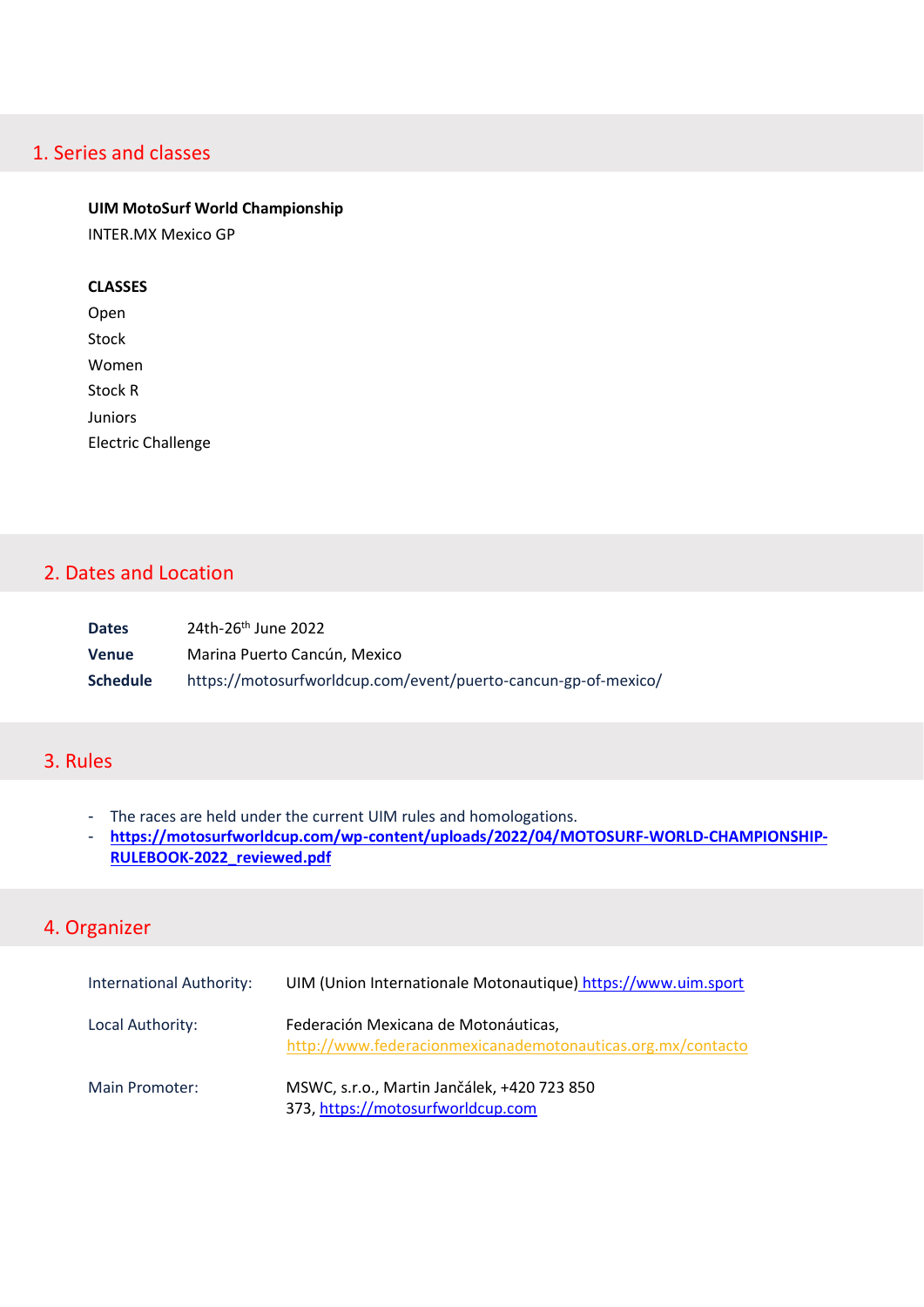#### 5. Entries

#### **Registration deadline - Wednesday 15th June 23:59**

- E-mail: martin.jancalek@motosurfworldcup.com
- Online: <https://motosurfworldcup.com/event/puerto-cancun-gp-of-mexico/>
- Onsite: See Time Schedule
- *Entry Fee :* Open, Stock 130 EUR Women - 100 EUR Juniors - 60 EUR Electric Challenge - Free of charge
- Parents/Guardian name, signature and contact information on entry form is mandatory for all participants that are under 18 years age.

#### 6. Minimum age of competitors

Open - minimum 16 years of age Stock - minimum 18 years of age Women - minimum 15 years of age Stock R - minimum 15 years of age Juniors - 8-15 years of age Electric Challenge - minimum 16 years of age e-Foil Masters - minimum 15 years of age

## 7. Documents for registration

**Original documents must be presented, and copies handed over to the Race Office.**

- **- Serial licence**
- **- International licence issued by the National Powerboating Authority**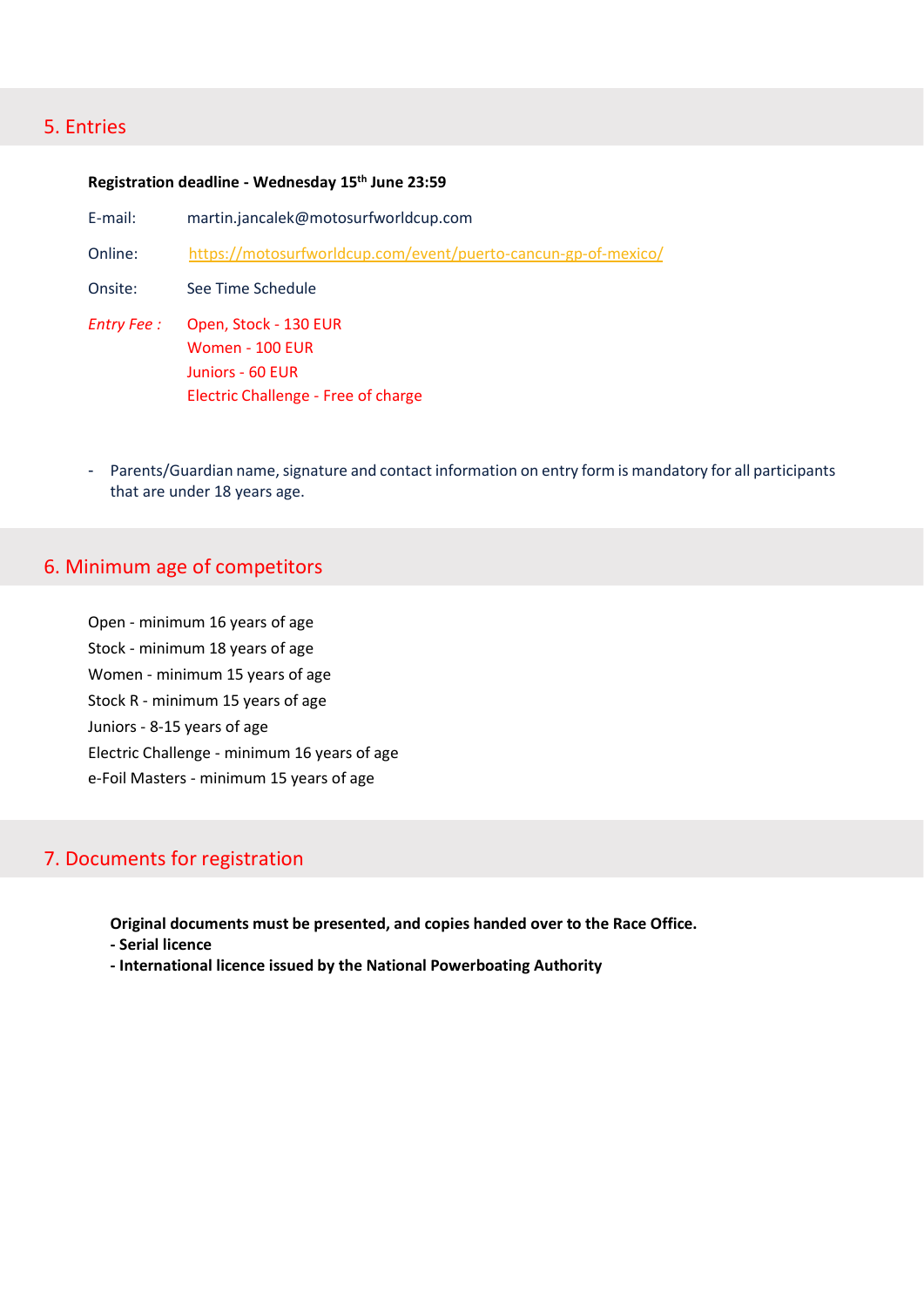

# 9. Rules & Safety regulations

**[https://motosurfworldcup.com/wp-content/uploads/2022/04/MOTOSURF-WORLD-CHAMPIONSHIP-](https://motosurfworldcup.com/wp-content/uploads/2022/04/MOTOSURF-WORLD-CHAMPIONSHIP-RULEBOOK-2022_reviewed.pdf)[RULEBOOK-2022\\_reviewed.pdf](https://motosurfworldcup.com/wp-content/uploads/2022/04/MOTOSURF-WORLD-CHAMPIONSHIP-RULEBOOK-2022_reviewed.pdf)**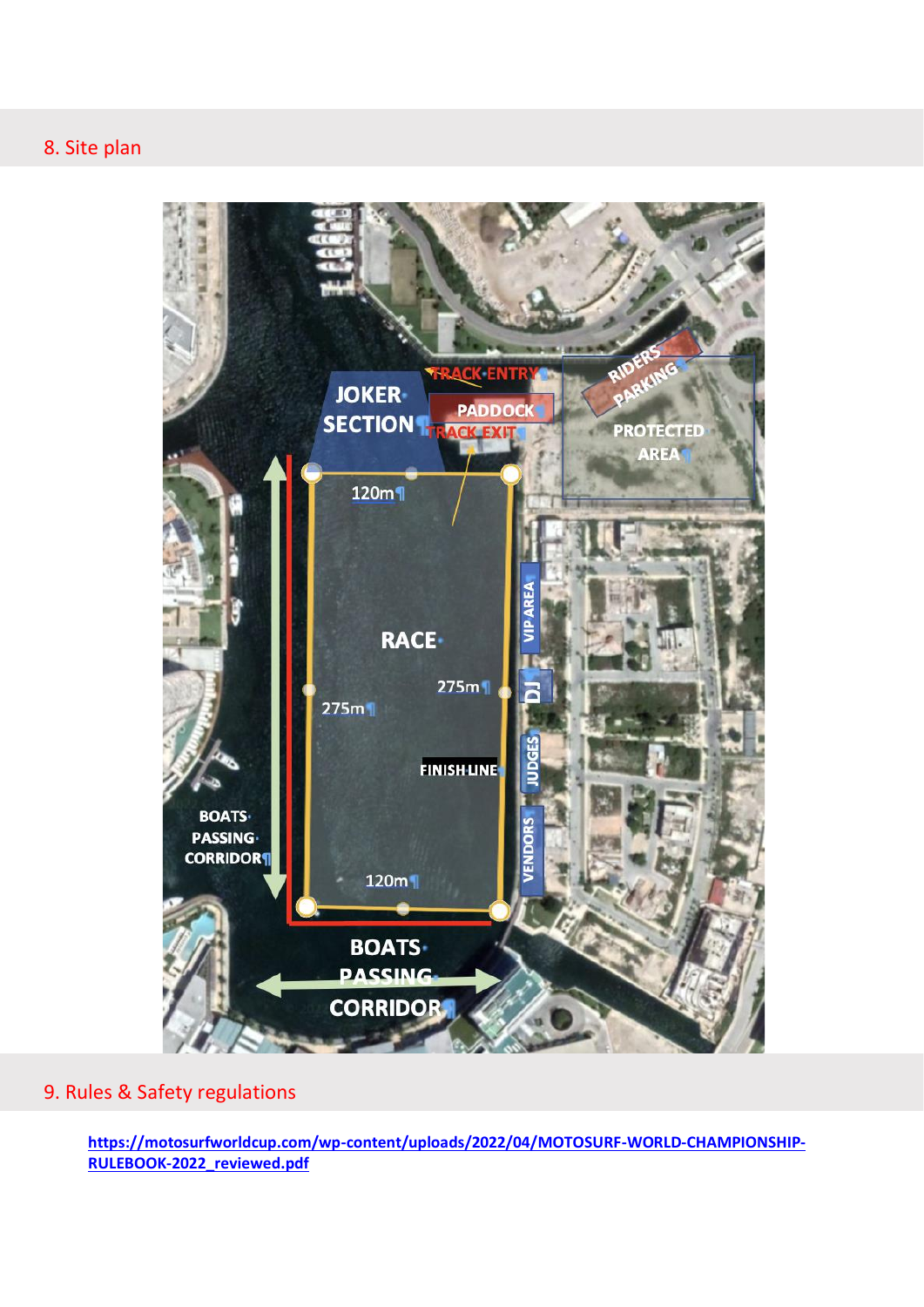### 10. Accommodation

Hotels Renaissance Cancun Resort Marina Blvd. Kukulcan Km 1.5, Puerto Cancún, Zona Hotelera, 77500 Cancún, Q.R., Mexico Iliana Ferreira

hrc.gteventas@grupodiestra.com

#### 11. Insurance regulations

All drivers are responsible for their own personal accident insurance. Third party liability insurance is secured by the Promoter.

## 12. Race Officials

Promoter: Martin Jančálek The UIM Commissioner: Carlos Naranjo (COLOMBIA) Race Director: Zbyněk Bureš Chief Referee: Zbyněk Bureš Protest Judge: Karel Kramer (CZE) Press officer: Markéta Rosická Content director: Lukáš Fidrmuc Race Secretary & Time Keeping: Martina Burešová Start marshal and sporting coordinator: Matěj Strouhal Facility Director: Filip Žemla Flag marshal: Matěj Pokorný Track Observers: Pavel Charous, Matěj Pokorný Medical Director: Robin Komárek Guard Officer: Radim Sedláček Technical commissioner: Martin Koumal & František Novotný Head of Rescue: Robin Komárek Track Referee: Radim Sedláček

# 13. Time Schedule

<https://motosurfworldcup.com/event/puerto-cancun-gp-of-mexico/>